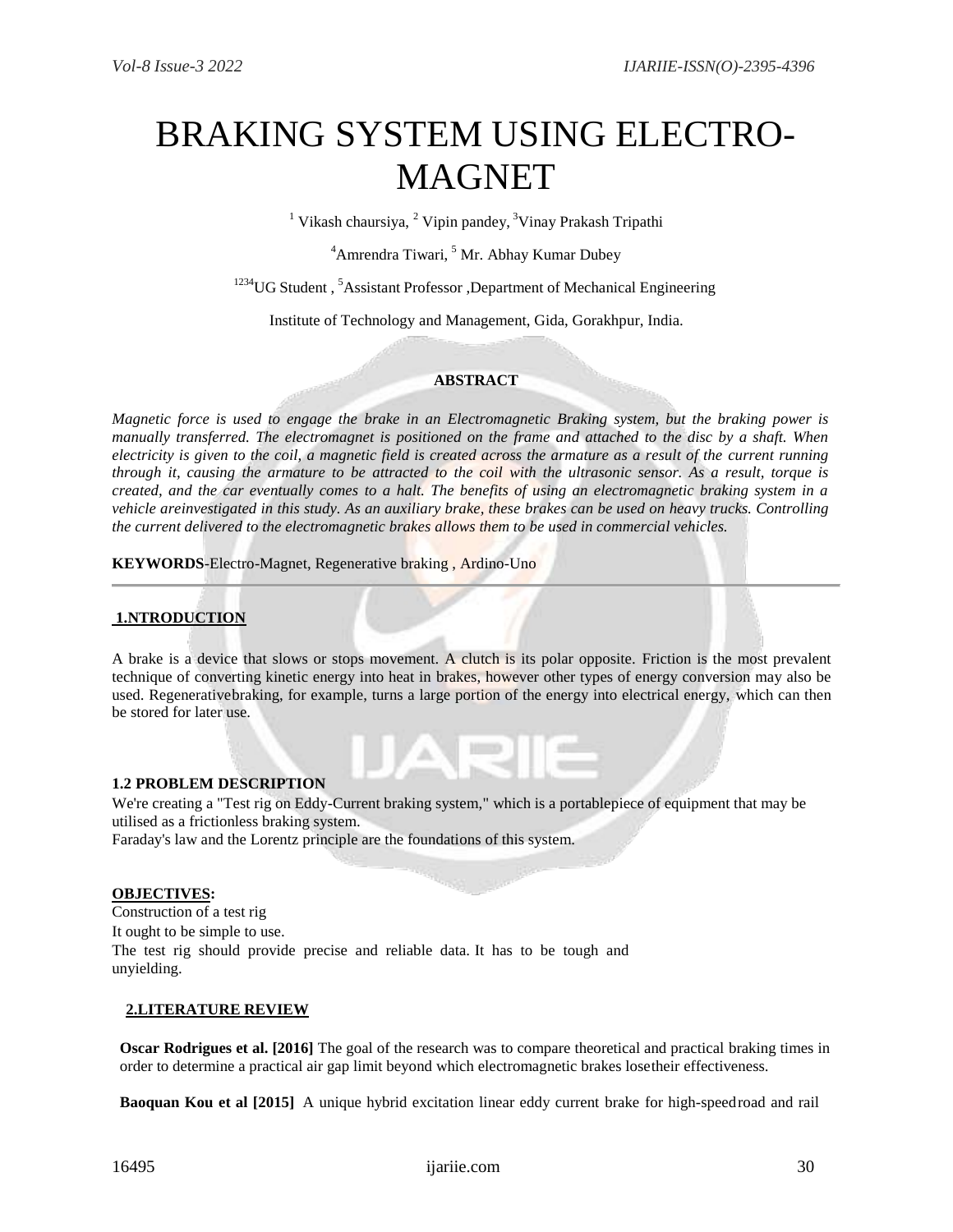vehicles is proposed in this work as a braking system. In comparison to electric excitation linear eddy current brakes, the hybrid excitation linear eddy current brake has a higher force density and lower excitation loss.

**Arunesh Kumar Singh et al [2014]** This work examined many types of Eddy Current Braking Systems in detail. ECBS has been examined in a variety of applications, including high-speed railwayretarders, automotive retarders, dampers, couplers, and the air bearing system. The performance of ECBS is influenced by several design characteristics.

**Yasuaki Sakamoto et al [2008]** The focus of this work is on a three-phase permanent magnet synchronous motor (PMSM) drive as well as a one-DOF actively controlled actuator that employsonly one three-phase voltage source inverter



- 1. **Disc:** The disc is the component of the wheel that connects the rim to the axle hub. The rimand disc can be permanently attached or separated.
- 2. **Solenoid:** Solenoids are an electric motor type. Heavy-duty relays are often utilised inautomobiles. A solenoid is a device or motor that may produce back and forth, or linear, motion when a force is applied, according to the technical definition. Solenoids can be activated by hydraulic, pneumatic, or electrical pressure.
- 3. **Arduino Uno:** Arduino UNO is a low-cost, flexible, and easy-to-use open-sourceprogrammable microcontroller board that may be used in a wide range of electronic applications. This board can operate relays, LEDs, servos, and motors as an output and can be interfaced with other Arduino boards, Arduino shields, and Raspberry Pi boards.
- 4. **Battery:** An electric battery is a power source that consists of one or more electrochemical cells connected to the outside world to power electrical equipment. The positive terminal of a battery is the cathode, whereas the negative terminal is the anode, while it is delivering electricity.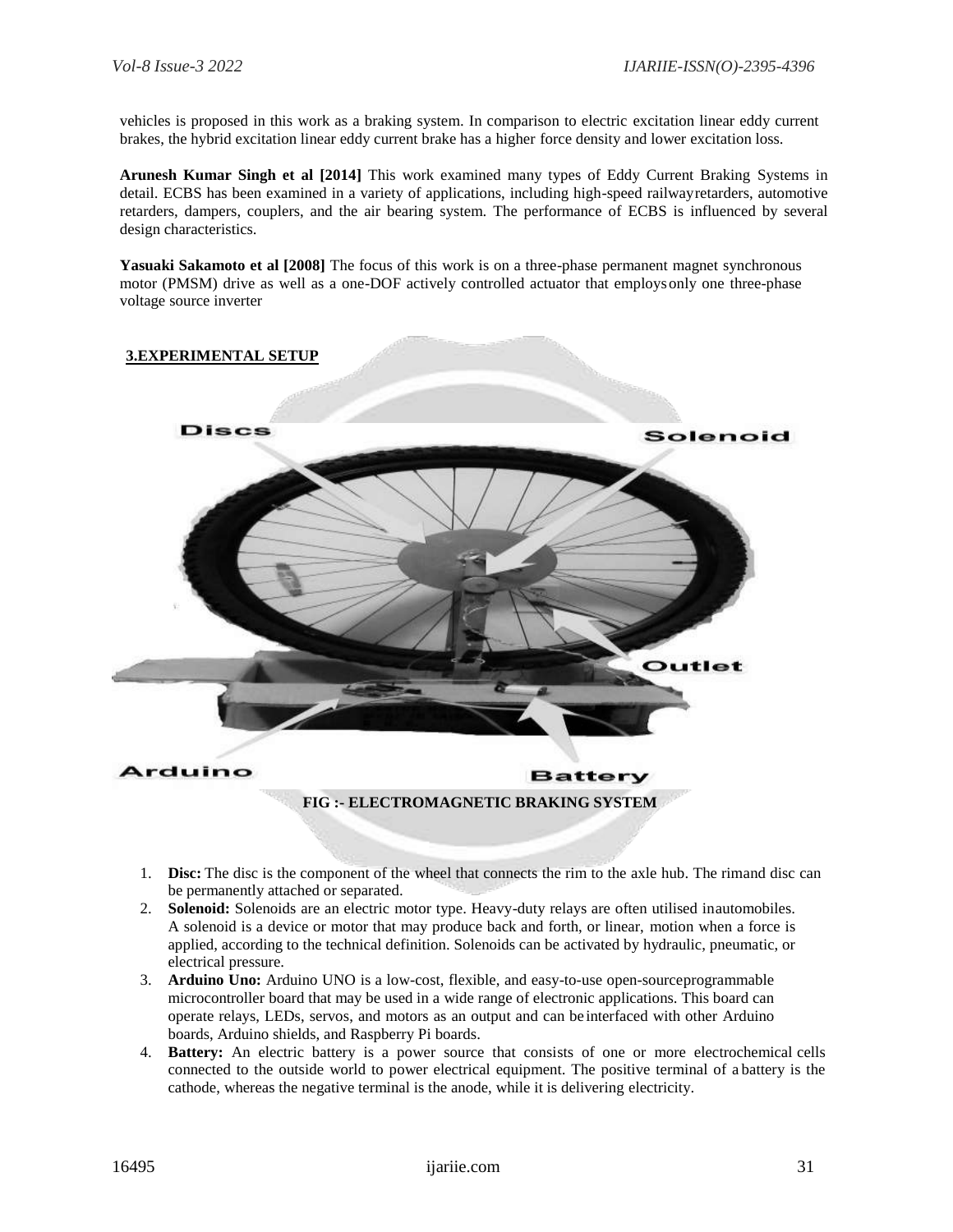#### **4.WORKING PRINCIPLE**

The magnetic flux draws the armature to the face of the brake when power is provided to an electromagnet's coil. The inner and outer friction discs are squeezed together while it does so. In most cases, the hub is attached to the spinning shaft. The brake housing is firmly attached to the machine frame.

Diameter of the driving pulley = .085 m=d Diameter of the driven pulley = .05 m=D Speed of the driving pulley =  $1800$  rpm=N1 Material of the belt = fabric Material of the pulley  $=$  plastic.

**Discs** Solenoid Outlet Arduino **Battery FIG :- ELECTROMAGNETIC BRAKING SYSTEM 5 .APPLICATION** 5. Electromagnetic Braking System are used for:

- 6. Already in use under some railway system.
- 7. Can be used for any road vehicles.
- 8. Equally applicable to heavy and light vehicle.
- 9. Used in crane control system.
- 10. Used in lift controlling.

## **6 .RESULTS AND CONCLUSION**

Ordinary brakes, which rely on mechanical blockage, can result in three major issues: skidding, vehiclewear and tear. Ordinary brakes, which have these shortcomings, may be avoided by a simple and effective stopping system mechanism called an eddy current brake. This eddy current brake is an abrasion-free approach that can be used in vehicles, including trains. Another benefit is the high level of dependability and safety. Even under the worst climatic circumstances, this innovative and effectivebraking mechanism can work.